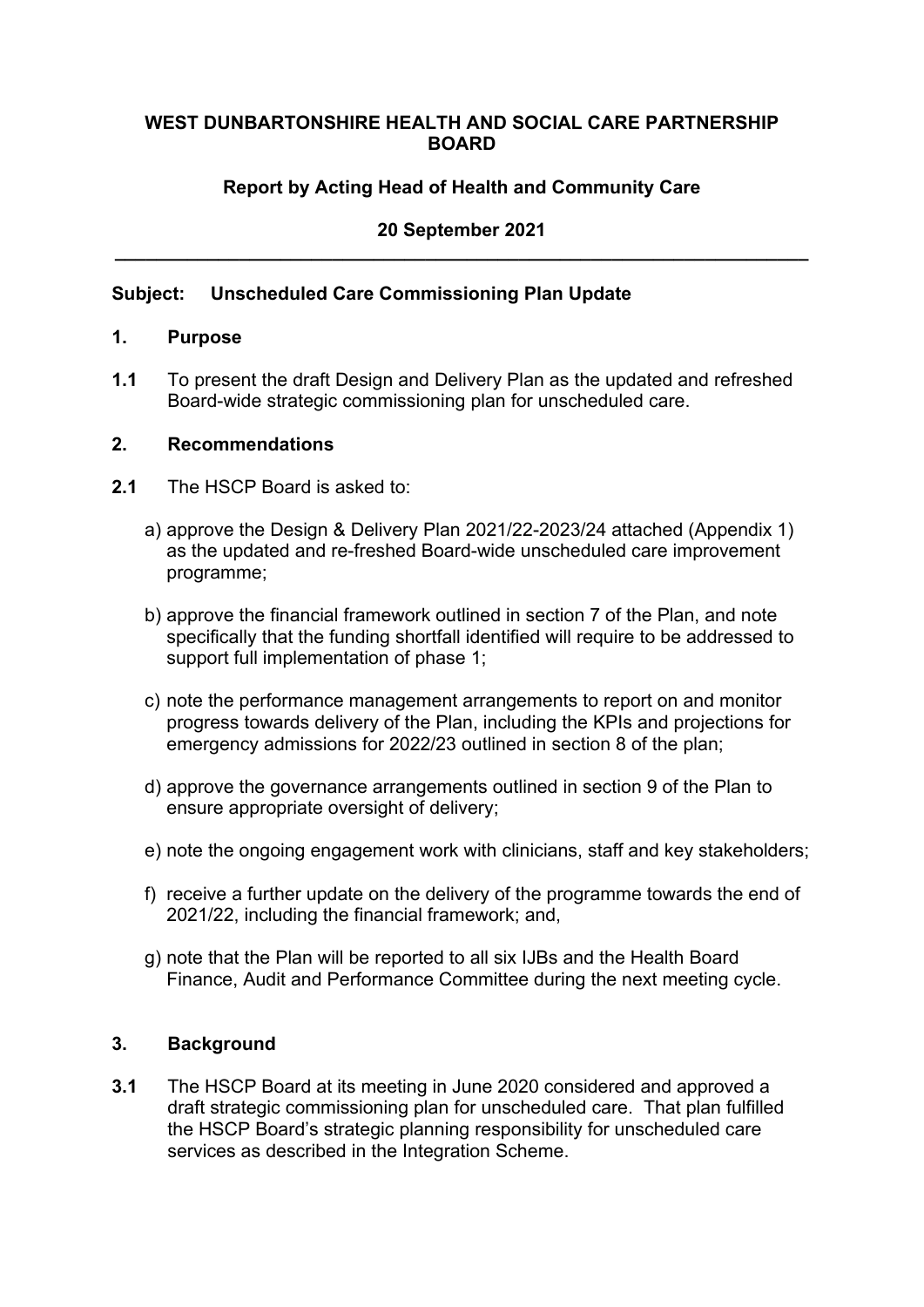- **3.2** The draft was subsequently approved by the other five IJBs in Greater Glasgow and Clyde area. The plan was developed in partnership with the NHS Board and Acute Services Division and built on the GG&C Board wide Unscheduled Care Improvement Programme [\(http://www.nhsggc.org.uk/media/245268/10-unscheduled-care-update.pdf.](http://www.nhsggc.org.uk/media/245268/10-unscheduled-care-update.pdf)) which was integral to the Board-wide Moving Forward Together programme [\(https://www.nhsggc.org.uk/media/251904/item-10a-paper-18\\_60-mft](https://www.nhsggc.org.uk/media/251904/item-10a-paper-18_60-mft-update.pdf)[update.pdf\)](https://www.nhsggc.org.uk/media/251904/item-10a-paper-18_60-mft-update.pdf).
- **3.3** Since the plan was developed in early 2020 there has been considerable change in the health and social system overall as a result of the coronavirus pandemic, and a national redesign of urgent care implemented. While many of the actions in the draft plan approved by IJBs remain relevant, some need updating to reflect the changed circumstances arising from our response to the pandemic, and additional actions added on the new challenges being faced by the health and social care system. This is a reflection of the need for the constant review and updating of such a large scale strategic system wide change programme as unscheduled care in Scotland's biggest, most complex and diverse health and social care economy with many moving and inter related parts.
- **3.4** In addition further work has been undertaken on engagement and the development of financial and performance frameworks to support delivery of the programme overall.
- **3.5** The paper also updates the Board on the HSCP's plans to respond to seasonal pressures due to winter including coronavirus.

#### **4. Main Issues**

# **Unscheduled Care Programme**

- **4.1** The purpose of the draft plan presented to the HSCP Board in June 2020 was to show how we aim to respond to the pressures on health and social care services in GG&C, and meet future demand. The draft explained that with an ageing population and changes in how and when people chose to access services, change was needed and patients' needs met in different ways, and with services that were more clearly integrated and the public better understood how to use them.
- **4.2** The programme outlined in the plan was based on evidence of what works and estimates of patient needs in GG&C. The programme was focused on three key themes following the patient journey:
	- **early intervention and prevention** of admission to hospital to better support people in the community;
	- **improving hospital discharge** and better supporting people to transfer from acute care to community supports; and,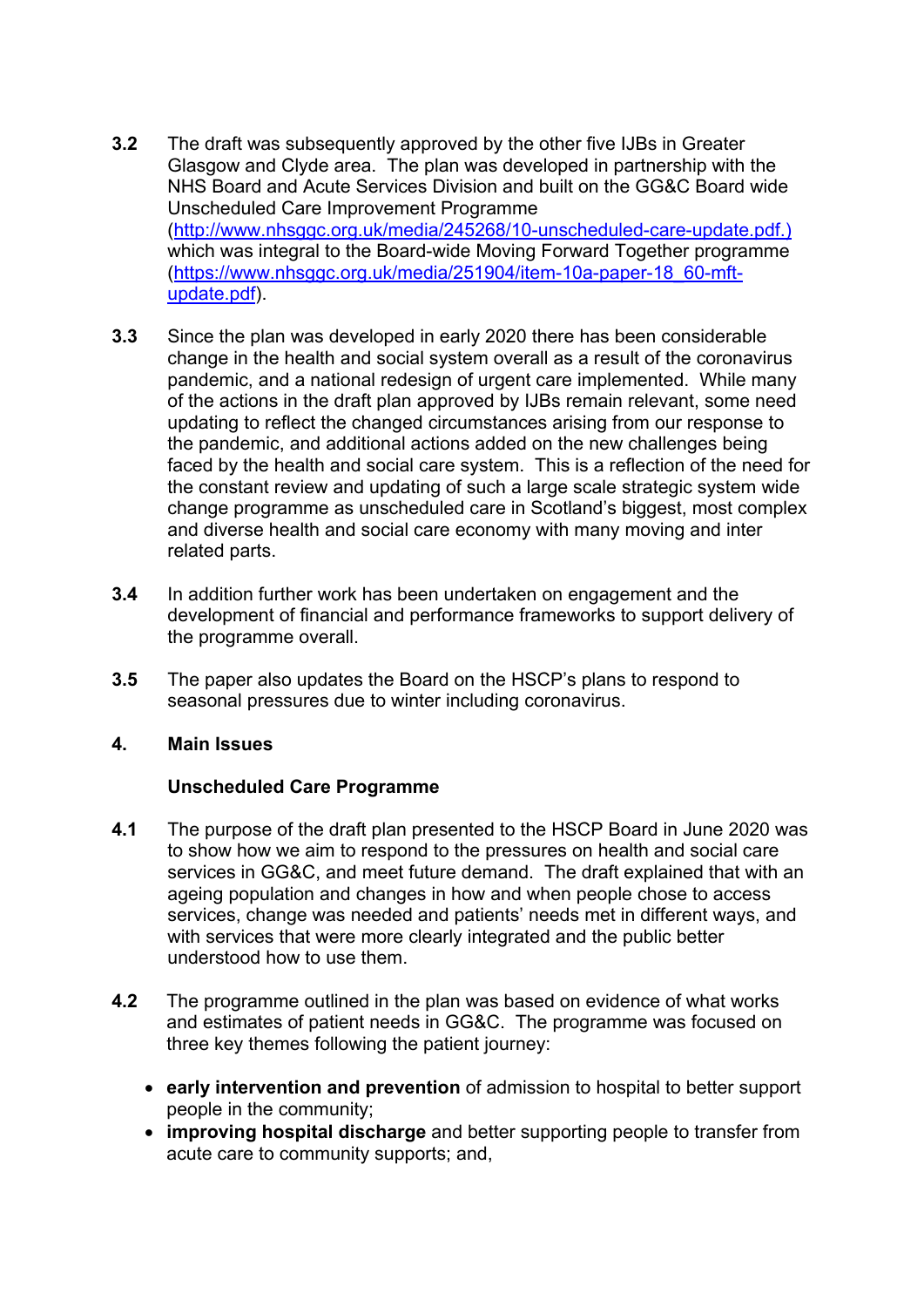- **improving the primary / secondary care interface** jointly with acute to better manage patient care in the most appropriate setting.
- **4.3** The draft also described how we needed to communicate more directly with patients and the general public to ensure that people knew what service is best for them and can access the right service at the right time and in the right place.
- **4.4** Further work was also outlined on the financial and performance frameworks to support delivery of the plan, and engagement with key stakeholders including service users, partners, staff and clinicians.

### **Covid-19**

**4.5** The scale and pace of change in the health and social care system as a result of the pandemic has exceeded anything we have experienced in the past. In the space of a few short months in the spring of 2020 services changed dramatically so much so that some services may not return to their former delivery models. It is important therefore that we build on the successful new models of care and apply the learning to our change programme from our experience over the past few months. As part of this we need to review and evaluate new service models and pathways to ensure that the patient experience is maximised.

### **National Urgent Care Redesign**

- **4.6** The Scottish Government has launched a national redesign of urgent care (RUC) to improve performance in response to the pandemic. All Health Boards were required to implement the national redesign in preparation for winter 2020/21. The key components of the RUC were:
	- the redesign of urgent care pathways to deliver a more planned response for patients who self-present to emergency departments where this is clinically appropriate and safe to do so via:
		- $\circ$  initial call handling delivered nationally by new NHS24 111 service;
		- $\circ$  developing 'call MIA' a pathway to schedule minor injuries to be piloted at GRI; and,
		- $\circ$  developing options for non-minor injuries that will enable scheduling of 'Near Me' patient assessment through a clinical decision maker.
	- implementation a Flow Navigation Centres (Hub) at the main acute sites with both admin and clinical resources established to support the redesign and streaming of patients referred from NHS24;
	- continuation of the Mental Health Assessment Units; and
	- all underpinned by a national communications campaign to introduce service change and inform the way patients access primary and acute care service

# **Design and Delivery Plan**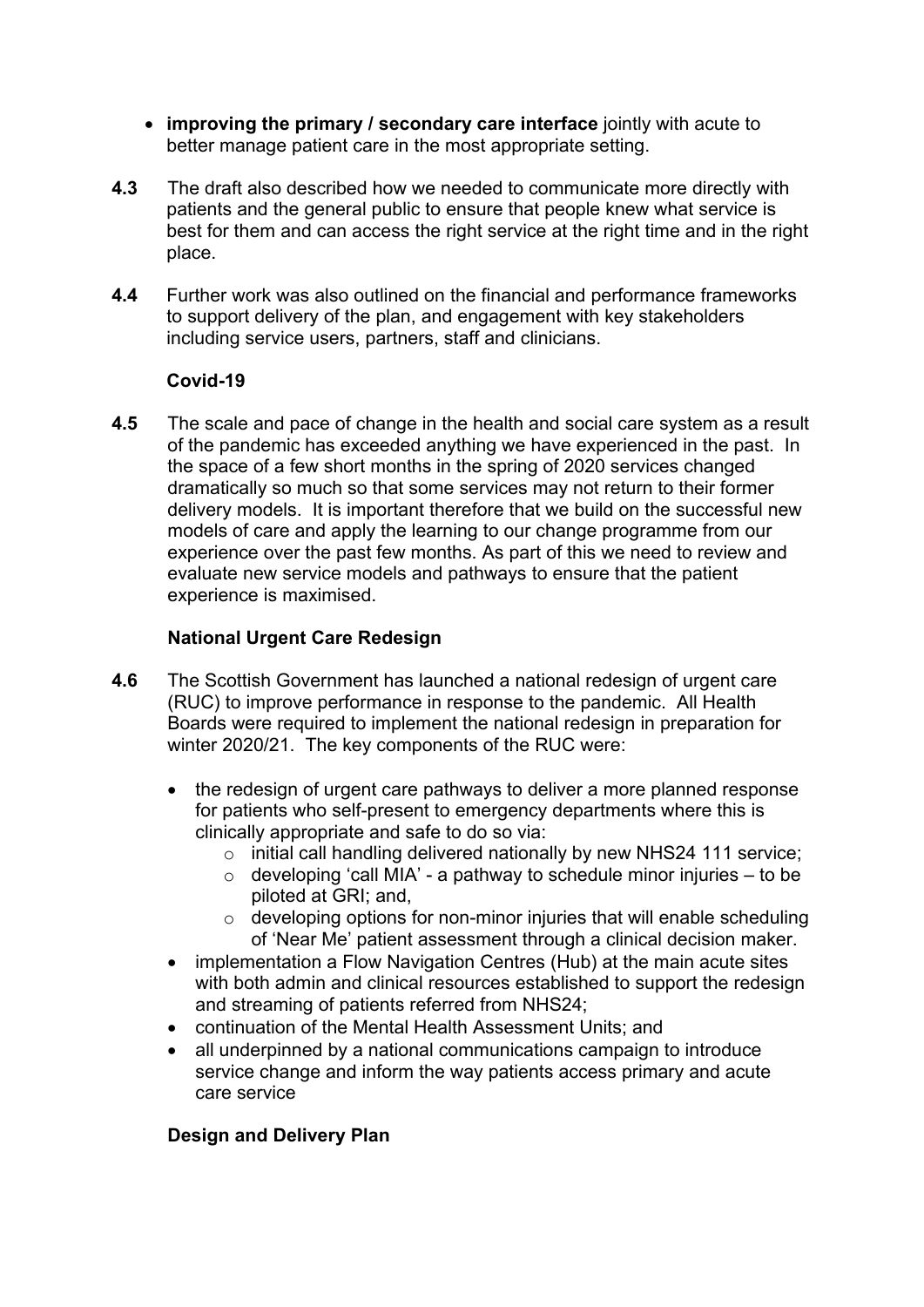- **4.7** The draft Design & Delivery Plan attached updates the actions in the draft unscheduled care plan reported to IJBs in 2020, new actions that have arisen from the response to the pandemic and implementation of the RUC. The refreshed programme follows through on the three key themes from the 2020 plan, and shows the key priorities to be progressed this year (phase 1), actions for 2022/23 (phase 2) and future years (phase 3).
- **4.8** Further work is included on:
	- **engagement** the programme includes engagement with other key stakeholders including primary and secondary care clinicians, SAS, NHS24, and the third and independent sectors. The draft plan has been discussed at various events and across GG&C; and,
	- the **performance framework** including the key impact measures to be used to demonstrate improvements in performance with a focus specifically on:
		- $\checkmark$  emergency admissions;
		- $\checkmark$  acute unscheduled hospital bed days;
		- $\checkmark$  A&E attendances; and,
		- $\checkmark$  bed days lost due to delayed discharges.
- **4.9** Projections for emergency admissions 65+ for 2022/23 and future years, recognizing the demographic changes forecast are included. Emergency admissions 65+ account for approximately 40% of all emergency admissions in GG&C.

#### **Financial Framework**

- **4.10** A financial framework has been developed in partnership with all six IJBs and Greater Glasgow and Clyde NHS Board to support the implementation of the Design and Delivery Plan. It should be noted that this has been completed on a 2021/22 cost base. This Plan represents the first step in moving towards delegated hospital budgets and set aside arrangements within GG&C.
- **4.11** The Design and Deliver Plan outlined a number of step change projects which have been implemented as part of Phase 1 and has resulted in investment of circa £14m in unscheduled care within IJBs and the Health Board during 2020-21, some of which has been funded non-recurrently.
- **4.12** A number of key actions have been identified which require financial investment to deliver on Phase 2 and Phase 3 priorities. The recurring funding gap for Phase 1 and the investment required to deliver Phase 2 has been fully costed and is included in the Financial Framework (see annex F of the Design and Delivery Plan). This highlights the need for £8.862m of investment across Greater Glasgow and Clyde, of which £7.337m is required on a recurring basis and £1.525m is required non-recurrently. Full funding for the non-recurring investment has been found with partner bodies utilising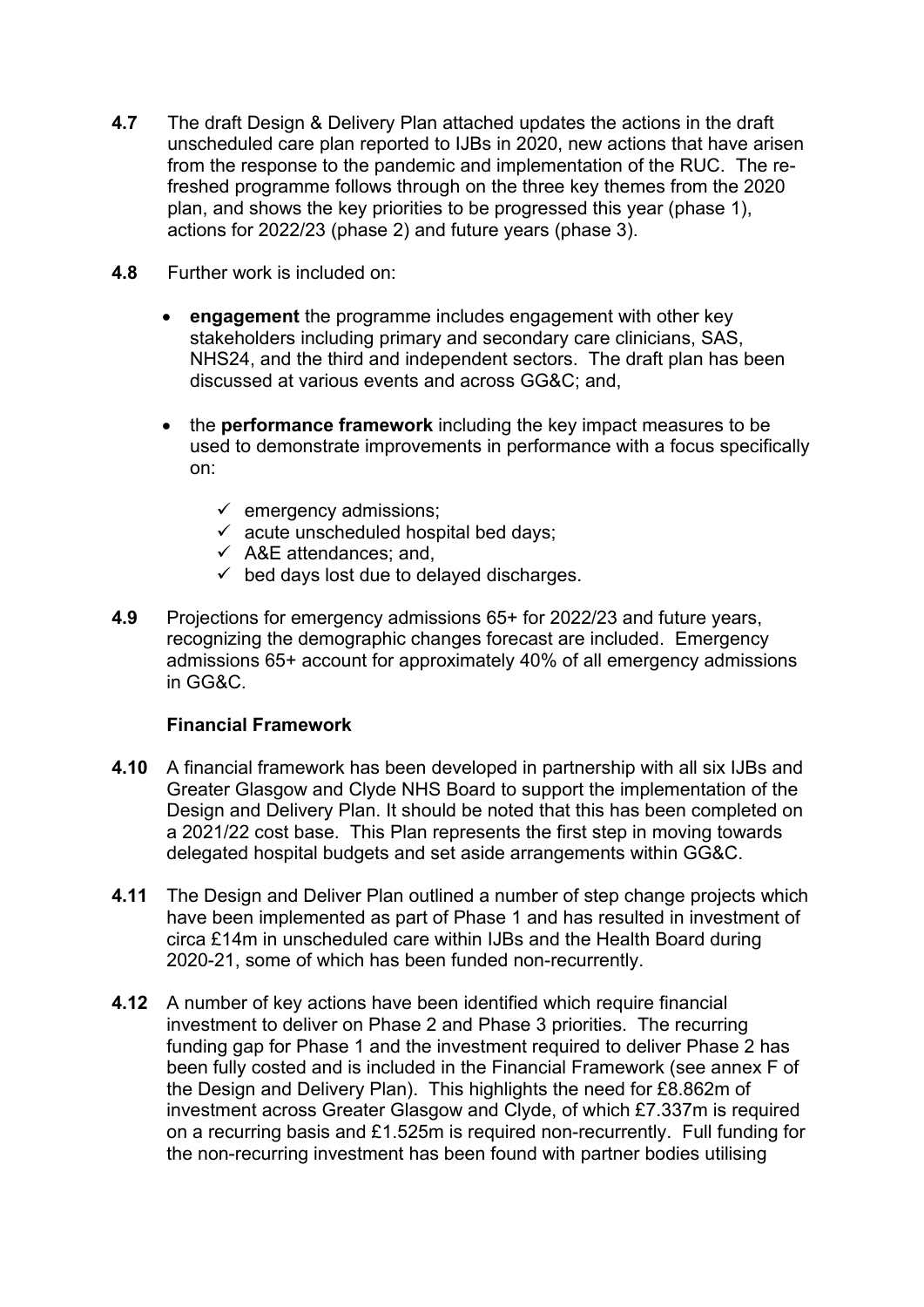reserve balances or managing within existing budgets to deliver the funding required. Of the recurring funding of £7.337m required, only £2.704m of funding has been able to be identified on a recurring basis. This funding gap recognises the challenge which all IJBs and the Health Board have had in securing full funding for Phase 2. This has implications for the delivery of the plan, even for Phase 2, with actions not able to be fully implemented in all IJBs until funding is secured.

- **4.13** Full funding has been identified for the key Phase 1 actions identified to be implemented in West Dunbartonshire. Details are included in appendix 2 to this report.
- **4.14** Phase 3 will be costed fully as tests of change and work streams further develop their proposals. Some actions in Phase 3 have funding which has already been secured in some IJBs. As a result, this investment is planned to proceed now as part of an early adoption of Phase 3. Details can be found in the Design and Delivery Plan.

### **5. Options Appraisal**

**5.1** All details contained within the Design and Delivery Plan Annexes.

#### **6. People Implications**

**6.1** None at this stage. Workforce plans will be developed for each work stream.

### **7. Financial and Procurement Implications**

- **7.1** See Financial Framework section above.The HSCP Board's budget for 2021/22 includes a "set aside" amount for commissioning of acute hospital services within scope (e.g. accident and emergency services). This is currently estimated to be £30.851m for West Dunbartonshire.
- **7.2** Section 7 of the Design and Delivery Plan outlines within the financial framework to deliver against the phased approach. This has highlighted a gap between current available financial resources and the funding required to deliver the programme in full across GG&C. Funding is in place for phase 1 implementation in West Dunbartonshire HSCP.
- **7.3** This plan represents the first step in moving towards delegated budgets and set aside arrangements for Greater Glasgow and Clyde.

#### **8. Risk Analysis**

**8.1** A risk analysis will be developed alongside the detailed action plan.

# **9. Equalities Impact Assessment (EIA)**

**9.1** None required.